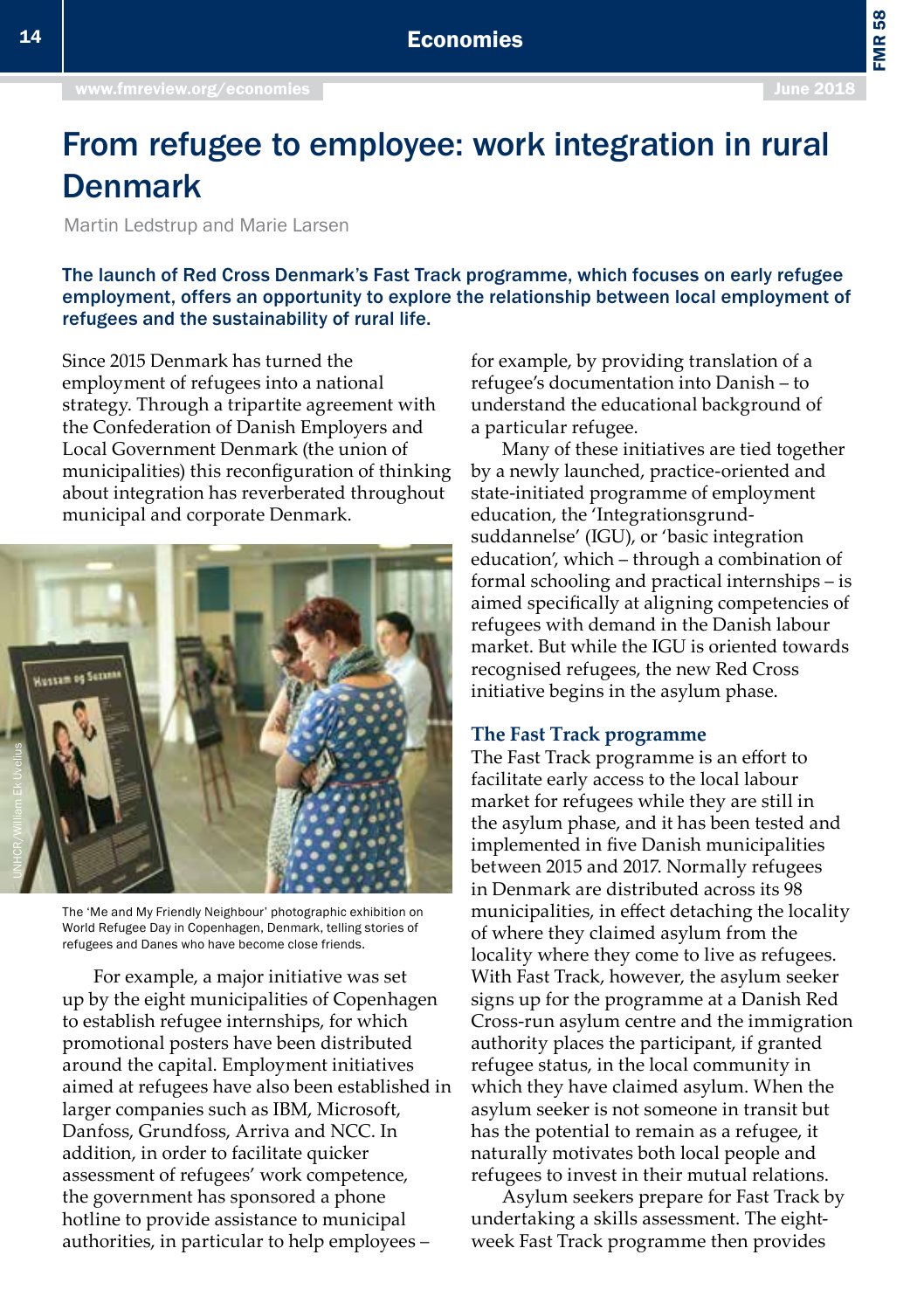# Economies

participants with a hands-on introduction to Danish culture, language skills, vocational training and potential local internships, techniques for job search, information about local work culture, network building and sustaining motivation. Taken together, these represent a holistic effort to link employment integration and local belonging. Throughout the months of waiting in asylum centres, this facilitates a crucial sense of purpose. The new resident might have a job or internship to continue when moving into the local community, thus making the transition from asylum seeker to refugee more a continuous process than a series of new beginnings.

Previously, municipalities often reported that refugees arrived with unrealistic expectations about housing and employment opportunities. But according to feedback from both municipalities and refugees, we have found that refugees who have been through the Fast Track programme are less disappointed and more realistic, as well as, generally speaking, less confused, more motivated and altogether more confident in beginning their life in a locality that is already well known to them.

Of the 70 participants over these two years who were granted refugee status, 61% are now self-supporting, 9% have moved to other municipalities for various reasons, 4% are on maternity leave, and 26% have continued internships that are preparing them for mainstream jobs.

#### **Implementation in rural and island communities**

In 2015 a team of anthropologists from the University of Copenhagen concluded research on the encounters between asylum centres and rural societies.1 They found anxieties about crime and declining house prices, but at the same time these familiar concerns were entangled with a surprising local optimism. In rural areas where asylum centres successfully form part of the social fabric, alongside nurseries, schools, supermarkets and local associations, they were seen as a much-needed boost to local sustainability.

Changes in Denmark's approach to refugee employment are taking place as part of a

growing conversation about the depopulation of rural Denmark, including its island communities. The island of Bornholm, for instance, has lost nearly 20% of its population since 1965. The islands of Samsø, Ærø, Læsø and the Association of Danish Small Islands have therefore actively been promoting themselves as locations that are particularly suitable for asylum seekers and refugees.

In March 2018 the Fast Track programme began on Bornholm, a socio-economically vulnerable island of 40,000 inhabitants, located far away from urban Denmark, in the Baltic Sea. Bornholm's vulnerability is due not least to depopulation and lack of skilled labour. Our interviews on the islands of Bornholm and Samsø, conducted in 2016 and 2017, presented three main findings that identify the challenges that lie ahead. While the interviews were conducted in light of the Fast Track initiative, they concentrated more generally on asking about the encounter between refugees, integration, and the local labour market.

The first and most often repeated challenge, perhaps unsurprisingly, is language; although having sufficient Danish to function in the workplace is key to stable employment for refugees, continuous language development is needed for career advancement as well as to extend interactions beyond the context of work.

The second challenge relates to the uncertainty around whether refugees will stay in the local community after the mandatory three-year placement period. For the local municipality, there is an important difference between asylum seekers and refugees. While the state is responsible for all expenses connected with asylum seekers, those expenses connected with refugees are the responsibility of local municipalities. In interviews with representatives from the municipality of Samsø, the most important question raised was rooted in deeper concerns about how local investment in refugee employment can at the same time be part of the struggle against depopulation.

Thirdly, the type and size of workplaces are significant in terms of facilitating integration. Typically, larger workplaces are able to assign refugee employment to certain